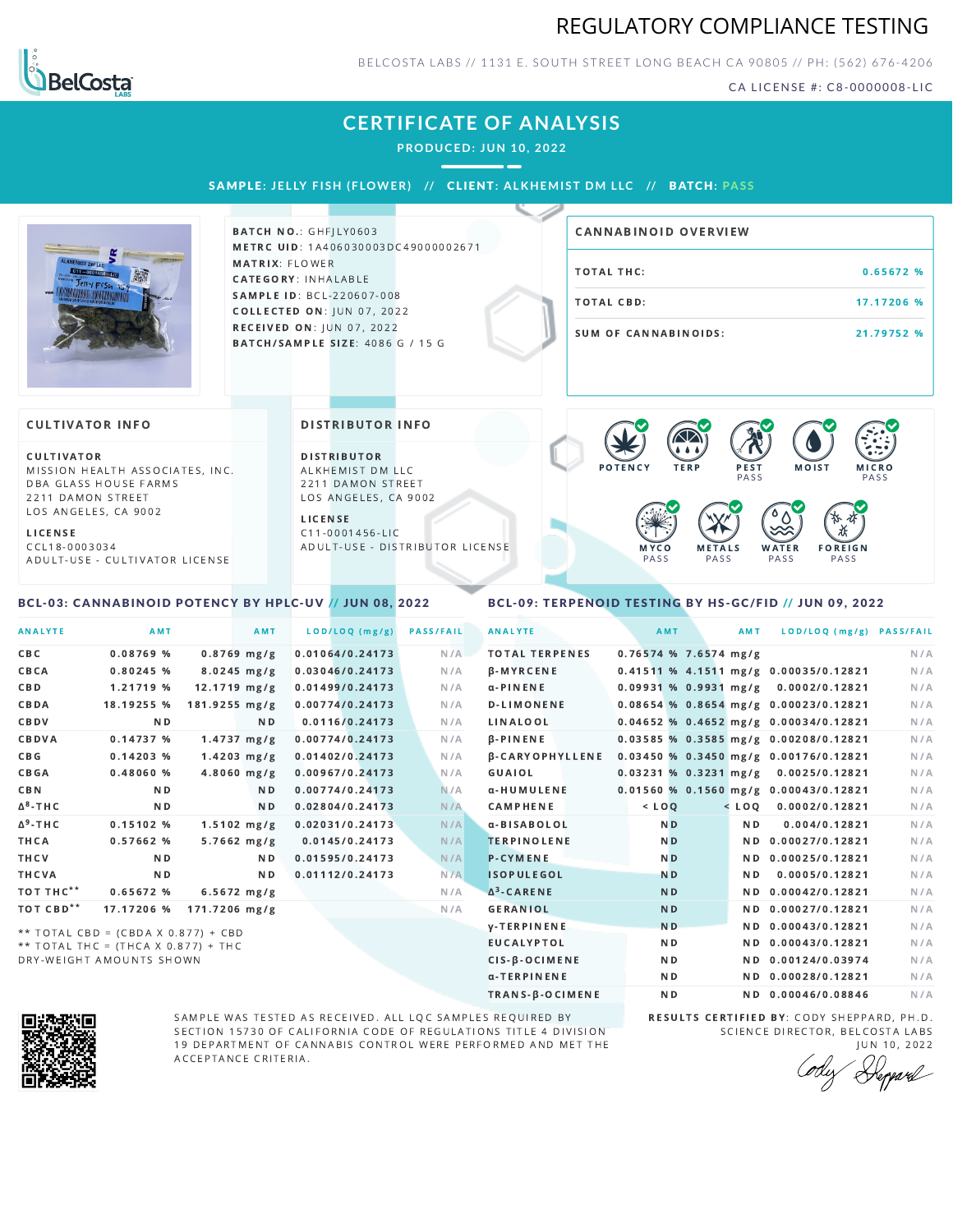# REGULATORY COMPLIANCE TESTING

#### <span id="page-1-0"></span>BCL-05: RESIDUAL PESTICIDE ANALYSIS BY LC-MS/MS ESI // JUN 09, 2022

| <b>ANALYTE</b>                  |               | LIMIT AMT (µg/g) | LOD/LOQ (µg/g) PASS/FAIL |             | <b>ANALYTE</b>                | LIMIT AMT (µg/g) |     | LOD/LOQ (µg/g) PASS/FAIL |             |
|---------------------------------|---------------|------------------|--------------------------|-------------|-------------------------------|------------------|-----|--------------------------|-------------|
| <b>ABAMECTIN</b>                | $0.1 \mu g/g$ | ND.              | 0.01153/0.04             | <b>PASS</b> | <b>METALAXYL</b>              | $2 \mu g/g$      | N D | 0.00503/0.02             | PASS        |
| ACEPHATE                        | $0.1 \mu g/g$ | N D              | 0.00368/0.02             | <b>PASS</b> | <b>METHIOCARB</b>             | Any amt          | N D | 0.00503/0.02             | PASS        |
| ACEQUINOCYL                     | $0.1 \mu g/g$ | N D              | 0.00417/0.02             | PASS        | METHOMYL                      | 1 $\mu$ g/g      | N D | 0.00494/0.02             | PASS        |
| <b>ACETAMIPRID</b>              | $0.1 \mu g/g$ | ND.              | 0.00464/0.02             | <b>PASS</b> | <b>MEVINPHOS</b>              | Any amt          | N D |                          | PASS        |
| <b>ALDICARB</b>                 | Any amt       | N D              | 0.01109/0.04             | <b>PASS</b> | <b>MEVINPHOSI</b>             |                  | N D | 0.00163/0.0084           | N/A         |
| <b>AZOXYSTROBIN</b>             | $0.1 \mu g/g$ | N D              | 0.00639/0.02             | <b>PASS</b> | <b>MEVINPHOS II</b>           |                  | ND. | 0.00542/0.0316           | N/A         |
| <b>BIFENAZATE</b>               | $0.1 \mu g/g$ | N D              | 0.00355/0.02             | <b>PASS</b> | <b>MYCLOBUTANIL</b>           | $0.1 \mu g/g$    | N D | 0.00867/0.04             | PASS        |
| <b>BIFENTHRIN</b>               | $3 \mu g/g$   | N D              | 0.00473/0.04             | <b>PASS</b> | <b>NALED</b>                  | $0.1 \mu g/g$    | N D | 0.00328/0.02             | PASS        |
| <b>BOSCALID</b>                 | $0.1 \mu g/g$ | ND.              | 0.00494/0.02             | PASS        | OXAMYL                        | $0.5 \mu g/g$    | N D | 0.00455/0.02             | <b>PASS</b> |
| CARBARYL                        | $0.5 \mu g/g$ | N D              | 0.00295/0.02             | PASS        | PACLOBUTRAZOL                 | Any amt          | N D | 0.00714/0.04             | PASS        |
| CARBOFURAN                      | Any amt       | N D              | 0.00613/0.02             | <b>PASS</b> | PERMETHRIN                    | $0.5 \mu g/g$    | N D |                          | PASS        |
| CHLORANTRANIL-<br><b>IPROLE</b> | $10 \mu g/g$  | N D              | 0.00697/0.04             | PASS        | PERMETHRIN CIS                |                  | N D | 0.00237/0.0082           | N/A         |
| <b>CLOFENTEZINE</b>             | $0.1 \mu g/g$ | ND               | 0.0054/0.02              | <b>PASS</b> | PERMETHRIN TRANS              |                  |     | ND 0.00245/0.0118        | N/A         |
| COUMAPHOS                       | Any amt       | N D              | 0.00215/0.02             | <b>PASS</b> | <b>PHOSMET</b>                | $0.1 \mu g/g$    | N D | 0.0043/0.02              | PASS        |
| CYFLUTHRIN                      | $2 \mu g/g$   | ND.              | 0.05508/0.2              | <b>PASS</b> | PIPERONYLBUTO-<br>XIDE        | $3 \mu g/g$      | N D | 0.00247/0.02             | PASS        |
| <b>CYPERMETHRIN</b>             | 1 $\mu$ g/g   | N D              | 0.00556/0.04             | <b>PASS</b> | <b>PRALLETHRIN</b>            | $0.1 \mu g/g$    | N D | 0.00392/0.02             | PASS        |
| <b>DAMINOZIDE</b>               | Any amt       | ND.              | 0.00227/0.04             | PASS        | PROPICONAZOLE                 | $0.1 \mu g/g$    | N D | 0.0024/0.02              | PASS        |
| <b>DIAZINON</b>                 | $0.1 \mu g/g$ | N D              | 0.00487/0.02             | <b>PASS</b> | <b>PROPOXUR</b>               | Any amt          | N D | 0.00374/0.02             | PASS        |
| <b>DIMETHOATE</b>               | Any amt       | N D              | 0.00354/0.02             | PASS        | <b>PYRETHRINS</b>             | $0.5 \mu g/g$    | N D |                          | PASS        |
| <b>DIMETHOMORPH</b>             | $2 \mu g/g$   | N D              |                          | PASS        | <b>PYRETHRINS PYRETHRIN I</b> |                  | N D | 0.00726/0.04             | N/A         |
| <b>DIMETHOMORPH I</b>           |               | N D              | 0.00109/0.0078           | N/A         | PYRETHRINS PYRETHRIN II       |                  |     | ND 0.00754/0.02284       | N/A         |
| <b>DIMETHOMORPH II</b>          |               | ND               | 0.0015/0.0122            | N/A         | PYRIDABEN                     | $0.1 \mu g/g$    | N D | 0.0034/0.02              | PASS        |
| <b>ETHOPROPHOS</b>              | Any amt       | ND.              | 0.0041/0.02              | PASS        | <b>SPINETORAM</b>             | $0.1 \mu g/g$    | N D |                          | PASS        |
| <b>ETOFENPROX</b>               | Any amt       | N D              | 0.00274/0.02             | <b>PASS</b> | SPINETORAM J                  |                  | N D | 0.00329/0.016            | N/A         |
| <b>ETOXAZOLE</b>                | $0.1 \mu g/g$ | ND.              | 0.00385/0.02             | <b>PASS</b> | <b>SPINETORAM L</b>           |                  | N D | 0.00157/0.016            | N/A         |
| <b>FENHEXAMID</b>               | $0.1 \mu g/g$ | N D              | 0.01055/0.02             | PASS        | <b>SPINOSAD</b>               | $0.1 \mu g/g$    | N D |                          | PASS        |
| <b>FENOXYCARB</b>               | Any amt       | N D              | 0.00175/0.02             | <b>PASS</b> | <b>SPINOSAD A</b>             |                  |     | ND 0.00205/0.01438       | N/A         |
| <b>FENPYROXIMATE</b>            | $0.1 \mu g/g$ | N D              | 0.00481/0.02             | <b>PASS</b> | SPINOSAD D                    |                  |     | ND 0.00104/0.00498       | N/A         |
| <b>FIPRONIL</b>                 | Any amt       | N D              | 0.00478/0.02             | <b>PASS</b> | <b>SPIROMESIFEN</b>           | $0.1 \mu g/g$    | N D | 0.00944/0.04             | PASS        |
| <b>FLONICAMID</b>               | $0.1 \mu g/g$ | N D              | 0.00398/0.02             | <b>PASS</b> | <b>SPIROTETRAMAT</b>          | $0.1 \mu g/g$    | N D | 0.00208/0.02             | PASS        |
| FLUDIOXONIL                     | $0.1 \mu g/g$ | N D              | 0.01369/0.04             | <b>PASS</b> | SPIROXAMINE                   | Any amt          | N D | 0.00344/0.02             | PASS        |
| <b>HEXYTHIAZOX</b>              | $0.1 \mu g/g$ | N D              | 0.00297/0.02             | PASS        | <b>TEBUCONAZOLE</b>           | $0.1 \mu g/g$    | N D | 0.00816/0.04             | PASS        |
| IMAZALIL                        | Any amt       | N D              | 0.0056/0.02              | PASS        | <b>THIACLOPRID</b>            | Any amt          | N D | 0.0039/0.02              | PASS        |
| <b>IMIDACLOPRID</b>             | $5 \mu g/g$   | N D              | 0.00645/0.02             | PASS        | <b>THIAMETHOXAM</b>           | $5 \mu g/g$      | N D | 0.00358/0.02             | PASS        |
| <b>KRESOXIM-</b><br>METHYL      | $0.1 \mu g/g$ | $<$ LOQ          | 0.00339/0.02             | PASS        | TRIFLOXYSTROB-<br>IN          | $0.1 \mu g/g$    | N D | 0.00421/0.02             | PASS        |
| <b>MALATHION</b>                | 0.5 µg/g      | N D              | 0.00472/0.02             | PASS        |                               |                  |     |                          |             |

#### BCL-13: PESTICIDE TESTING BY GC/MS // JUN 10, 2022

| <b>ANALYTE</b>         | LIMIT         | $AMT(\mu g/g)$ | LOD/LOQ (µg/g)  | <b>PASS/FAIL</b> |
|------------------------|---------------|----------------|-----------------|------------------|
| <b>CAPTAN</b>          | $0.7 \mu g/g$ | N D            | 0.0314/0.09509  | <b>PASS</b>      |
| CHLORDANE              | Any amt       | N D            |                 | <b>PASS</b>      |
| <b>CHLORDANE CIS</b>   |               | N D            | 0.0111/0.03366  | N/A              |
| <b>CHLORDANE TRANS</b> |               | N D            | 0.01062/0.03211 | N / A            |

| <b>ANALYTE</b>          | LIMIT   | $AMT(\mu g/g)$ | LOD/LOQ (µg/g)  | <b>PASS/FAIL</b> |
|-------------------------|---------|----------------|-----------------|------------------|
| <b>CHLORPYRIFOS</b>     | Any amt | N D            | 0.01116/0.0339  | <b>PASS</b>      |
| <b>DICHLORVOS</b>       | Any amt | N D            | 0.01176/0.03563 | <b>PASS</b>      |
| <b>METHYL PARATHION</b> | Any amt | N D            | 0.01349/0.04089 | <b>PASS</b>      |